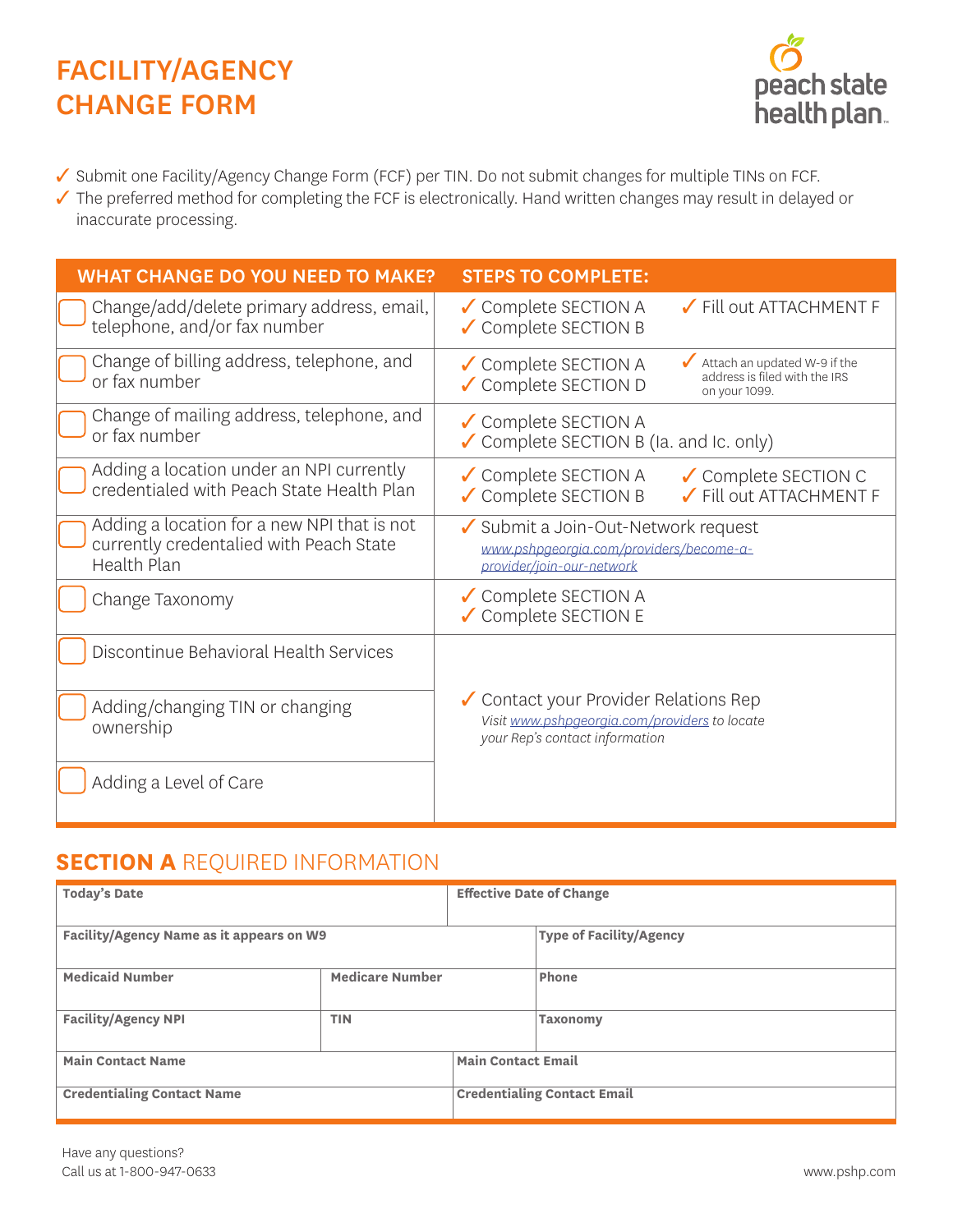# **SECTION B** CHANGE IN LOCATION INFO

| $\sim$<br>ام ام(<br>ЮI<br>$\sim$<br>$\overline{\phantom{a}}$<br>. | 5.000<br>$\sim$<br>$\overline{\phantom{0}}$ |
|-------------------------------------------------------------------|---------------------------------------------|
|                                                                   |                                             |

Update Current Location Complete Ia, and Ic, and complete II and III as applicable

Add location Complete Ic, II and III

#### Ia. Previous/Discontinued Practice Location

| <b>Facility/Agency Display Name</b> | <b>Facility Type</b> |                 |       |                      |
|-------------------------------------|----------------------|-----------------|-------|----------------------|
| <b>NPI</b>                          | Medicaid #           | <b>Taxonomy</b> |       | <b>Total IP Beds</b> |
| <b>Address</b><br><b>City</b>       |                      |                 | $S$ T | <b>Zip</b>           |
| <b>Contact Person</b>               | Phone                |                 |       |                      |
| <b>Contact Email</b>                | Fax                  |                 |       |                      |

#### Ib. Provider your reason for deleting this location

#### *NOTE: Must be a street address (not a PO Box)*

| Ic. Updated/New Practice Location   |            |                                    |                      |                                      |  |  |
|-------------------------------------|------------|------------------------------------|----------------------|--------------------------------------|--|--|
| This is location $#$                |            | <b>DO NOT</b> Display in Directory |                      | This location is the Mailing Address |  |  |
| <b>Facility/Agency Display Name</b> |            |                                    | <b>Facility Type</b> |                                      |  |  |
| <b>NPI</b>                          | Medicaid # | <b>Taxonomy</b>                    |                      | <b>Total IP Beds</b>                 |  |  |
| <b>Address</b>                      |            | <b>City</b>                        | <b>ST</b>            | <b>Zip</b>                           |  |  |
| <b>Contact Person</b>               |            |                                    | Phone                |                                      |  |  |
| <b>Contact Email</b>                |            |                                    | Fax                  |                                      |  |  |

#### *If the Updated/New location above is also the Billing address please also fill out SECTION D*

| II. Levels of Care offered at this location |                      |         |               |             |             |                               |                               |                       |         |               |             |                     |        |
|---------------------------------------------|----------------------|---------|---------------|-------------|-------------|-------------------------------|-------------------------------|-----------------------|---------|---------------|-------------|---------------------|--------|
|                                             | <b>Mental Health</b> |         |               |             |             | <b>Substance Abuse</b>        |                               |                       |         |               |             |                     |        |
| Category<br>Age                             | Inpatient            | Partial | $\frac{P}{Q}$ | Residential | Observation | $\bullet$ $\bullet$<br>Other: | <b>Detox</b><br>$\frac{P}{I}$ | Rehab<br>$\mathbb{R}$ | Partial | $\frac{P}{Q}$ | Residential | Ambulatory<br>Detox | Other: |
| Child                                       |                      |         |               |             |             |                               |                               |                       |         |               |             |                     |        |
| Adol                                        |                      |         |               |             |             |                               |                               |                       |         |               |             |                     |        |
| Adult                                       |                      |         |               |             |             |                               |                               |                       |         |               |             |                     |        |
| Geri                                        |                      |         |               |             |             |                               |                               |                       |         |               |             |                     |        |
|                                             | <b>ECT</b>           |         | I/P           |             | O/P         |                               |                               | Methadone             |         |               | Suboxone    |                     |        |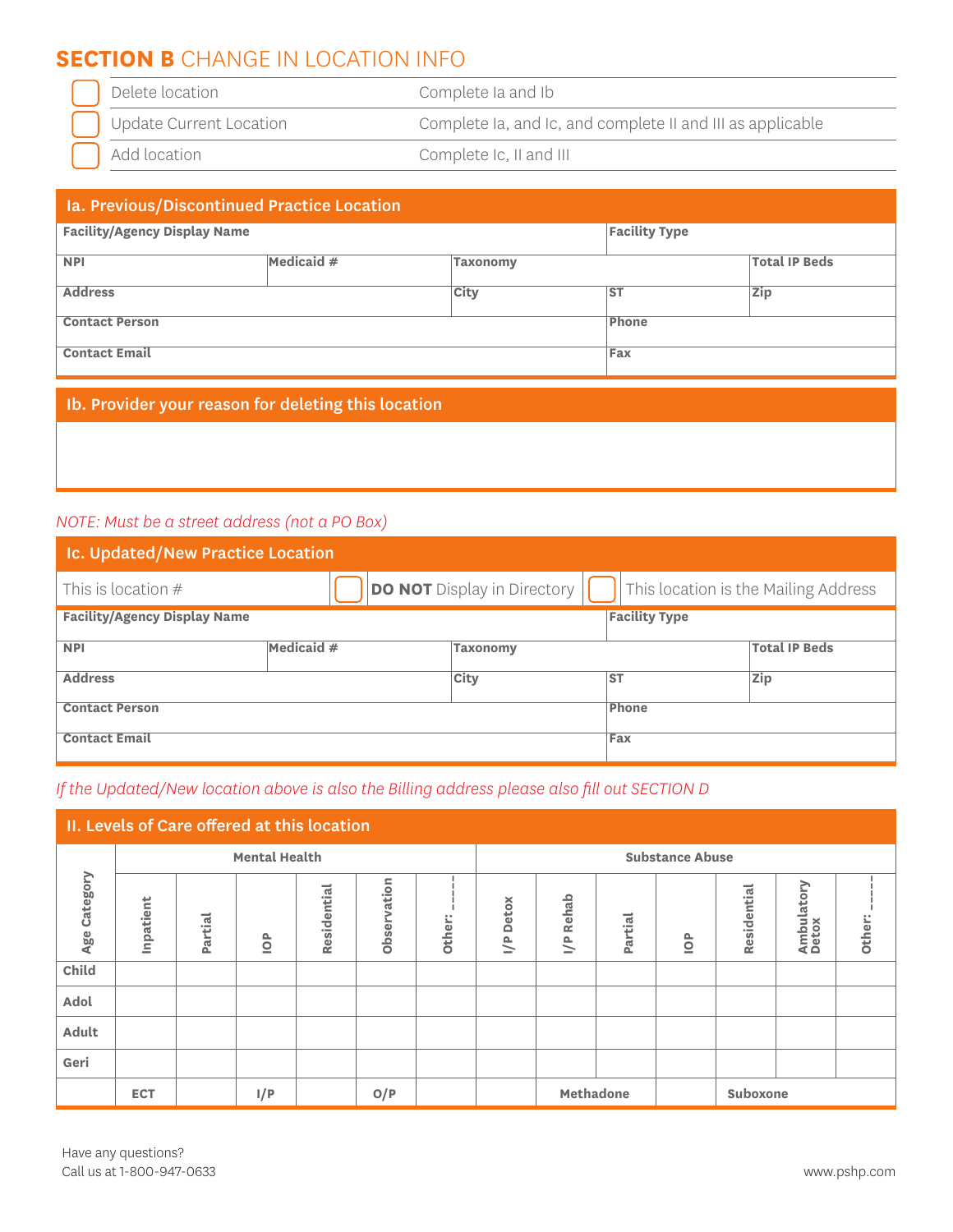| <b>III. Accessibility and Demographic Information</b>                                                             |                               |                                            |                        |  |  |  |
|-------------------------------------------------------------------------------------------------------------------|-------------------------------|--------------------------------------------|------------------------|--|--|--|
| Is this location handicap accessible?<br><b>No</b><br>Yes                                                         | Are there gender limitations? | M                                          | F                      |  |  |  |
| All ages are accepted at this location<br>Age limitations:<br>to                                                  |                               |                                            |                        |  |  |  |
| Please list up to two languages other than English provided at this location:                                     | 1.1                           | 2.                                         |                        |  |  |  |
| Is this location currently accepting new patients?<br>Yes                                                         | No                            |                                            |                        |  |  |  |
| Office Hours:<br>Open 24 hours                                                                                    | By appt. only                 |                                            |                        |  |  |  |
| Wednesday<br>Monday<br>Tuesday                                                                                    | Thursday<br>Friday            | Saturday                                   | Sunday                 |  |  |  |
| ______ to ______ _______ to ______ _______ to _______ to ______ _______ to ______ to _______ to _______ to ______ |                               |                                            |                        |  |  |  |
| <b>SECTION C</b> ACCREDITATION AND LICENSE/CERTIFICATION                                                          |                               |                                            |                        |  |  |  |
| I have Accreditation<br>I have a copy of my<br>certificates to attach<br>license to attach                        |                               | I have a site visit or survey<br>to attach |                        |  |  |  |
| <b>Agency Name</b>                                                                                                | <b>Acronym</b>                | <b>Issue Date</b>                          | <b>Expiration Date</b> |  |  |  |
| Accreditation Commission for Health Care, Inc.                                                                    | <b>ACHC</b>                   |                                            |                        |  |  |  |
| American Association of Ambulatory Health Centers                                                                 | <b>AAAHC</b>                  |                                            |                        |  |  |  |
| American Osteopathic Hospital Association                                                                         | <b>AOHA</b>                   |                                            |                        |  |  |  |
| Commission on Accreditation for Rehab Facilities                                                                  | CARF                          |                                            |                        |  |  |  |
| Community Health Accreditation Program                                                                            | <b>CHAP</b>                   |                                            |                        |  |  |  |
| Healthcare Quality Association on Accreditation                                                                   | <b>HQAA</b>                   |                                            |                        |  |  |  |
| Joint Commission on Accreditation of Healthcare Organizations                                                     | <b>JCAHO</b>                  |                                            |                        |  |  |  |
| National Committee for Quality Assurance                                                                          | <b>NCQA</b>                   |                                            |                        |  |  |  |
| Utilization Review Accreditation Commission/ Accreditation<br>HealthCare Commission, Inc.                         | <b>URAC</b>                   |                                            |                        |  |  |  |
| <b>State Facility Operating License</b>                                                                           | N/A                           |                                            |                        |  |  |  |
| Others (please list):                                                                                             |                               |                                            |                        |  |  |  |
| <b>Issuing Entity</b>                                                                                             | Type of Lic. or Cert.         | <b>License Number</b>                      | <b>Expiration Date</b> |  |  |  |
| 1.                                                                                                                |                               |                                            |                        |  |  |  |
| 2.                                                                                                                |                               |                                            |                        |  |  |  |
| 3.                                                                                                                |                               |                                            |                        |  |  |  |

# **SECTION D** CHANGE IN BILLING ADDRESS OR BILLING INFO

| Please update my 1099 Address (a new W-9 is required)                     |  |  |  |  |  |  |
|---------------------------------------------------------------------------|--|--|--|--|--|--|
| Facility/Agency Name as it appears on W9<br>Medicaid Number<br><b>TIN</b> |  |  |  |  |  |  |
| <b>New Billing Address</b>                                                |  |  |  |  |  |  |
| Phone<br>Fax                                                              |  |  |  |  |  |  |
| <b>Contact Email</b><br><b>Contact Person</b>                             |  |  |  |  |  |  |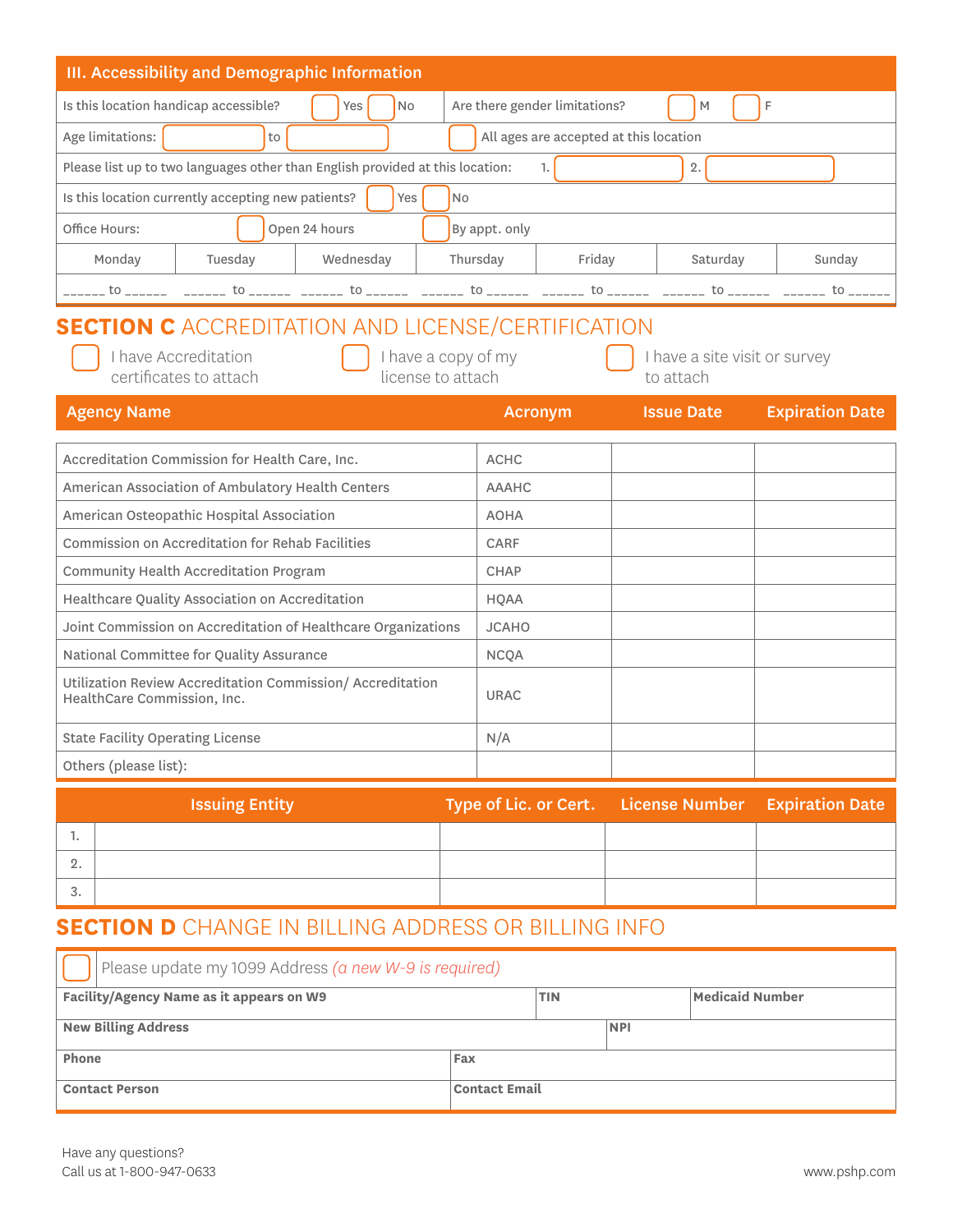### **SECTION E** CHANGE IN TAXONOMY

| NPI associated with Taxonomy Change |                                     |  |  |  |  |
|-------------------------------------|-------------------------------------|--|--|--|--|
| <b>Current Taxonomy</b>             | <b>Current Taxonomy Description</b> |  |  |  |  |
| <b>New Taxonomy</b>                 | <b>New Taxonomy Description</b>     |  |  |  |  |
|                                     |                                     |  |  |  |  |
|                                     |                                     |  |  |  |  |
|                                     |                                     |  |  |  |  |
| Signature                           | Date                                |  |  |  |  |
|                                     |                                     |  |  |  |  |
| <b>Name</b>                         | Title                               |  |  |  |  |

Feel free to use the space below if you would like to further describe the changes that you are needing to make: